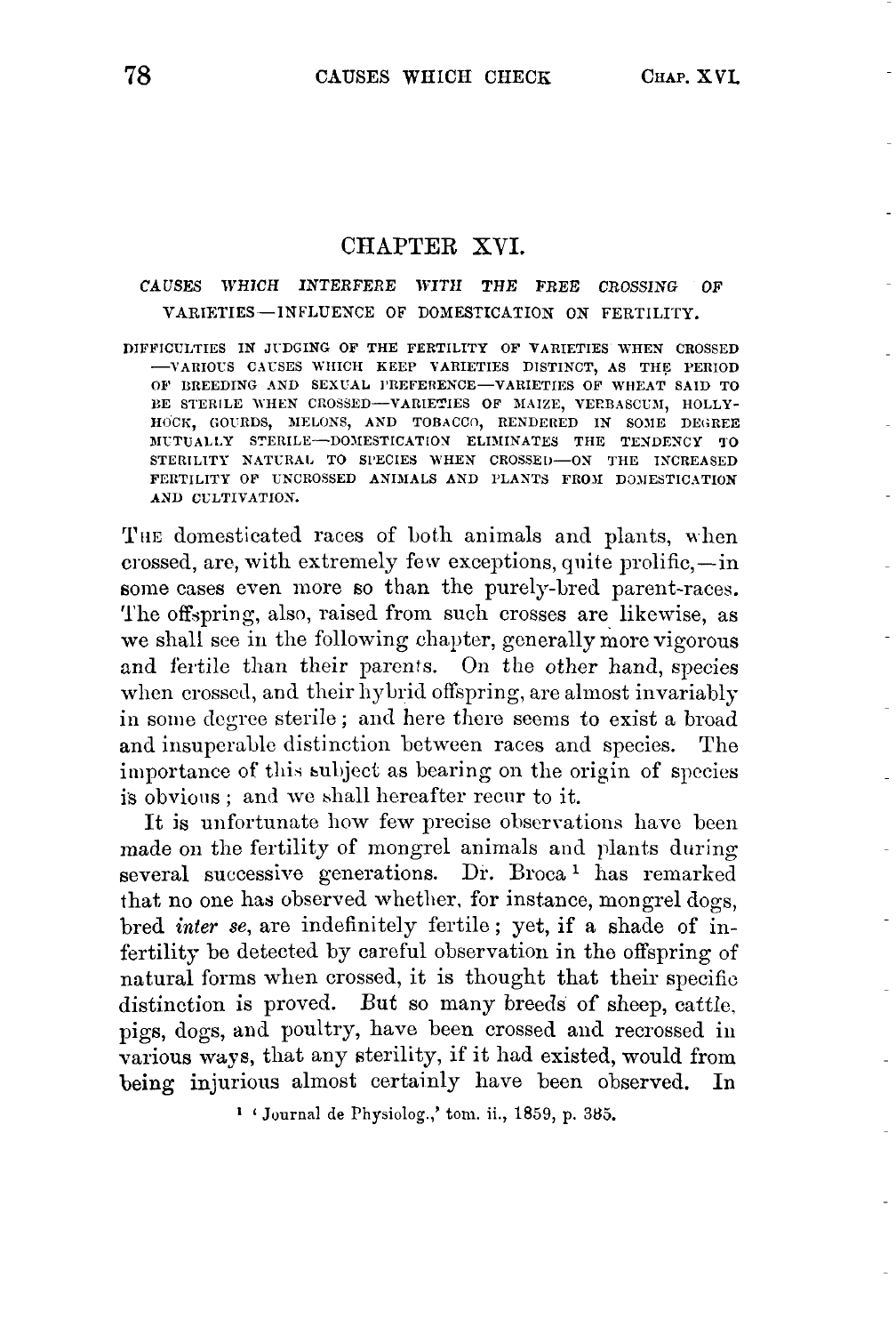investigating the fertility of crossed varieties many source of doubt occur. Whenever the least trace of sterility between two plants, however closely allied, was observed by Kölrenter, and more especially by Gärtner, who counted the exact number of seed in each capsule, the two forms were at once ranked as distinct species ; and if this rule be followed, assuredly it will never be proved that varieties when crossed are in any degree sterile. We have formerly seen that certain breeds of dogs do not readily pair together ; but no observations have been made whether, when paired, they produce the full number of young, and whether the latter are perfectly fertile *inter se*; but, supposing that some degree of sterility were found to exist, naturalists would simply infer that these breeds were descended from aboriginally distinct species ; and it would be scarcely possible to ascertain whether or not this explanation was the true one.

The Sebright Bantam is much less prolific than any other breed of fowls, and is descended from a cross between two very distinct breeds, recrossed by a third sub-variety. But it would be extremely rash to infer that the loss of fertility was in any manner connected with its crossed origin, for it may with more probability be attributed either to long-continued close interbreeding, or to an innate tendency to sterility correlated with the absence of hackles and sickle tail-feathers.

Before giving the few recorded cases of forms, which must be ranked as varieties, being in some degree sterile when crossed, I may remark that other cauces sometimes interfere with varieties freely intercrossing. Thus they may differ too greatly in size, as with some kinds of dogs and fowls : for instance, the editor of the 'Journal of Horticulture, &c.,'<sup>2</sup> says that he can keep Bantams with the larger breeds without much danger of their crossing, but not with the smaller breeds, such as Games, Hamburgs, *Stc.* With plants a difference in the period of flowering serves to keep varieties distinct, as with the various kinds of maize and wheat : thus Colonel Le Couteur **3** remarks, " the Talavera wheat, from flowering much earlier than any other kind, is sure to

**4** Dee. 1863, p. 484. On **"l'he** Varieties of Wlieat,' p. 66.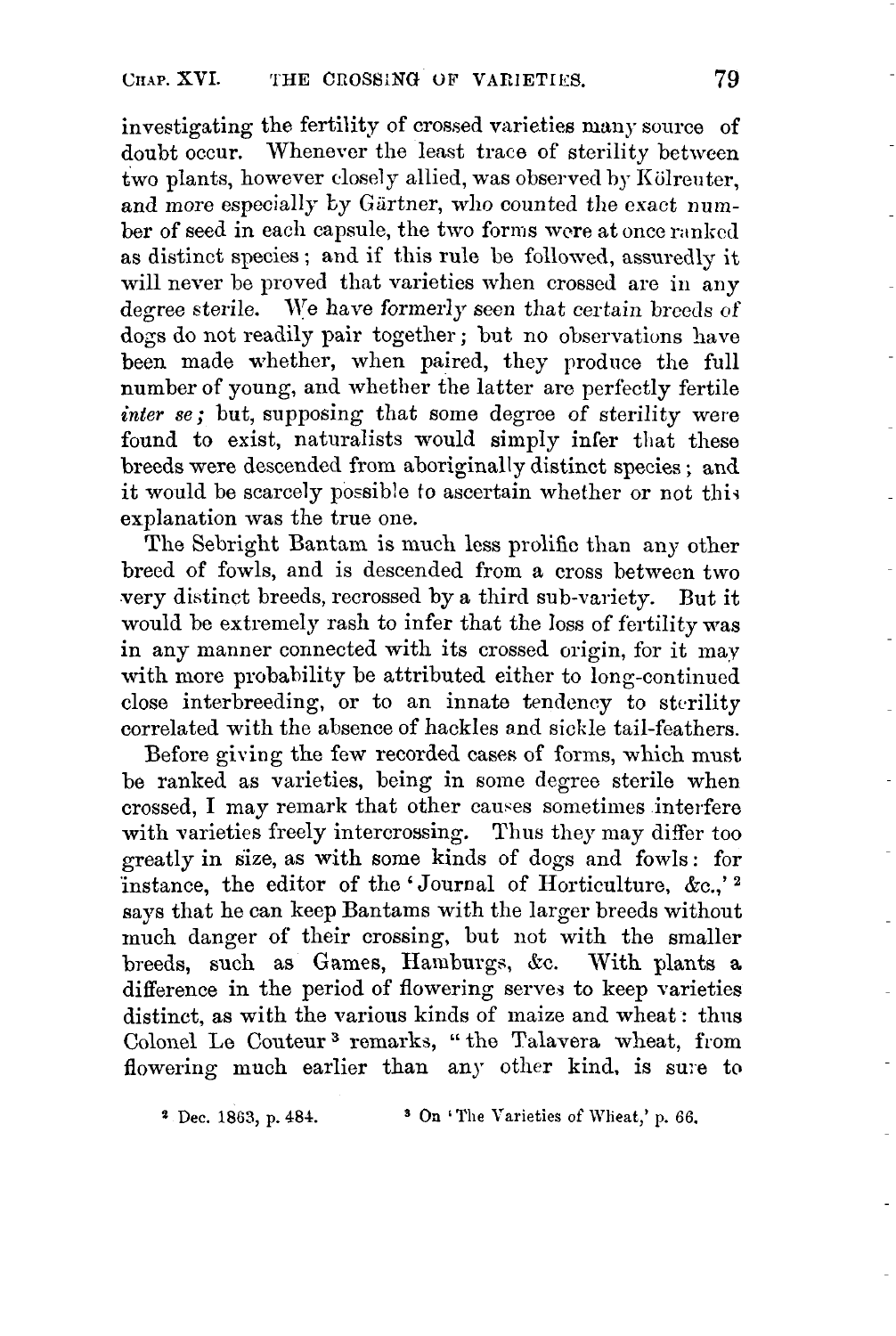continue pure.'' In different parts of the Falkland Islands the cattle are breaking up into herds of different colouis; and those on the higher ground, which are generally white, usually breed, as I am informed by Sir J. Sulivan, three months earlier than those on the lowland ; and this would manifestly tend to keep the herds from blending.

Certain domestic races seem to prefer breeding with their own kind ; and this is a fact of some importance, for it is a step towards that instinctive feeling which helps to keep closely allied species in a state of nature distinct. We have now abundant evidence that, if it were not for this feeling, many more hybrids would be naturally produced than in this case. We have seen in the first chapter that the alco dog of Nexico dislikes dogs of other breeds; and the hairless dog of Paraguay mixes less readily with the European races, than the latter do with each other. In Germany the female Spitzdog is said to receive the fox more readily than will other dogs; a female Australian Dingo in England attracted the wild male foxes. But these differences in the sexual instinct and attractive power of the various breeds may be wholly due to their descent from distinct species. In Paraguay tho horses have much freedom, and an excellent observer<sup>4</sup> believes that the native horses of the same colour and size prefer associating with each other, and that the horses which have been imported from Entre Rios and Banda Oriental into Paraguay likewise prefer associating together. In *Circassia* six sub-races of the horse have received distinct names ; and a native proprietor of rank<sup>5</sup> asserts that horses of three of these races, whilst living a free life, almost always refuse to mingle and crosa, and will even attack one another.

It has been observed, in a district stocked with heavy Lincolnshire and light Norfolk sheep, that hoth kinds, though bred together, when turned out, " in a short time separate to **<sup>a</sup>**sheep ; " the Linoolnshires drawing off to the rich soil, and the Norfolks to their own dry light soil; and as long as there **is** plenty of grass, "the two breeds keep themselves as

**and De Quatrefages, in** ' **Bull.** Soc. guay,' s. 336. d'Acclimat.,' tom. viii., July, 1861, **p. 312.** 

**<sup>4</sup>vgger,** ' **Slugethiere von Para-** 

<sup>\*</sup> *Six* **a nirmoir by MSI. Lherbette**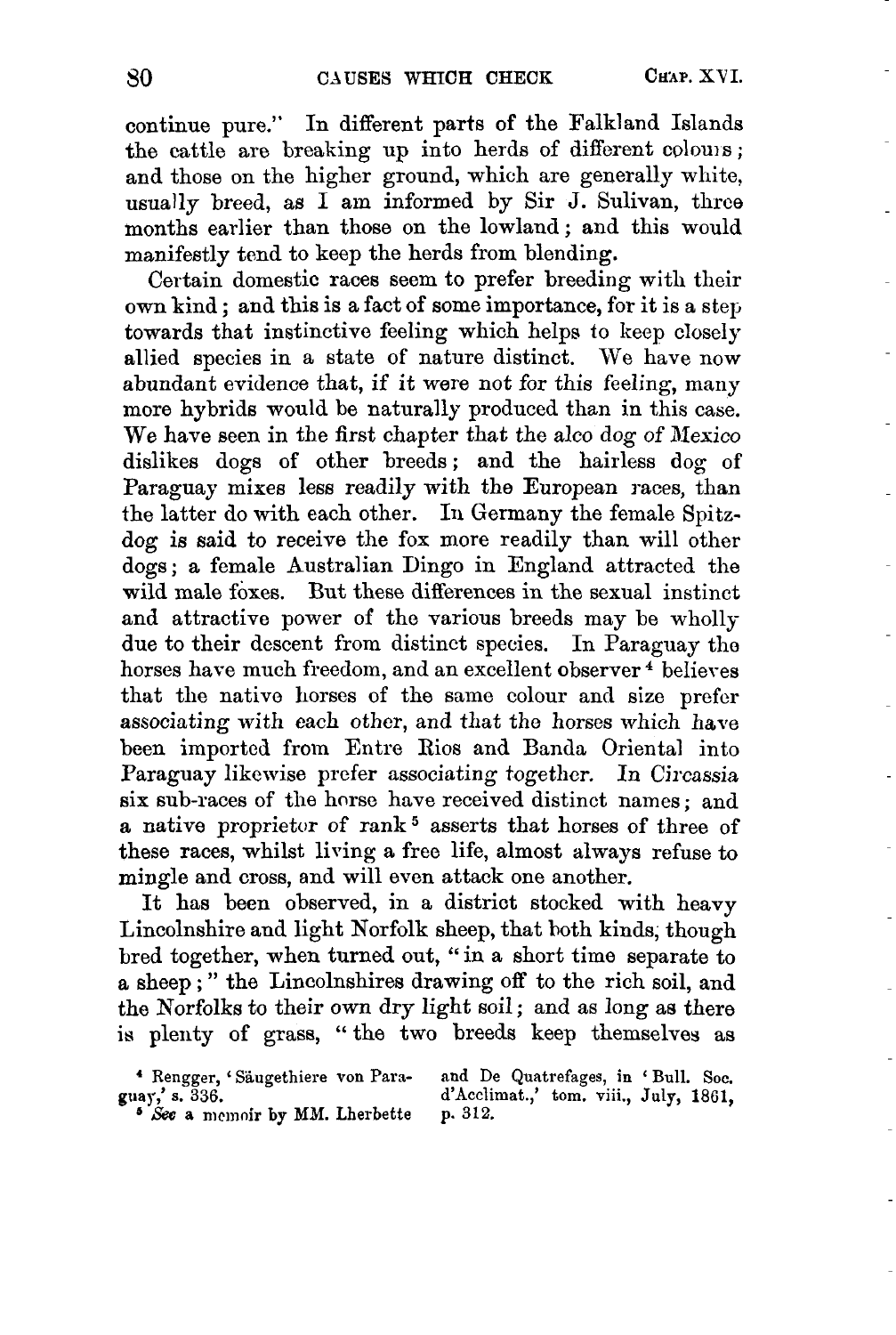distinct as rooks and pigeons.'' In this case different habits of life tend to keep the races distinct. On one of the Faroe islands, not more than half a mile in diameter, the half-wild native black sheep are said not have readily mixed with the imported white sheep. It is a more curious fact that the semi-monstrous ancon sheep of modern origin " have been observed to keep together, separating themselves from the rest of the flock, when put into enclosures with other sheep."6 With respect to fallow-deer, which live in a semi-domesticated condition, Mr. Bennett<sup>7</sup> states that the dark and pale coloured herds, which have long been kept together in the Forest of Dean, in High Meadow Woods, and in the New Forest, have never heen known to mingle : the dark-coloured deer, it may be added, are believed to have been first brought by James **I.** from Norway, on account of their greater hardiness. I imported from the island of Porto Santo two of the feral rabbits, which differ, as described in the fourth chapter, from common rabbits ; both proved to be males, and, though they lived during some years in the Zoological Gardens, the superintendent, Mr. Bartlett, in vain endeavoured to make them breed with various tame kinds; but whether this refusal to breed was due to any change in the instinct, or simply to their extreme wildness, or whether confinement had rendered them sterile, as often occurs, cannot be determined.

Whilst matching for tho sake of experiment many of the most distinct breeds of pigeons, it frequently appeared to me that the birds, though faithful to their marriage vow, retained some desire after their own kind. Accordingly I asked **Mr.** Wicking, who has kept a larger stock of various breeds together than any man in England, whether he thought that they would prefer pairing with their own kind, supposing that there were males and females enough of each ; and he without hesitation answered that he was convinced that

*<sup>6</sup>***For the Norfolk sheep, see Mar-** ' **White's** ' **Nat. Hist.** of **Selbourne,' shall's** 'Rural **Econ3my of Norfolk,' edited by Bennett, p. 39. With respect 1701. ii.** p. **136.** *See* **Rev. L. Landt's to the origin** of **the dark-coloured**  deer, see 'Some Account of English Deer Parks,' by E. P. Shirley, Esq.

**the ancon sheep, see Phil. Transact.,' Deer Parks,' by E. P. Shirley, Esq. 1813, p. 90.**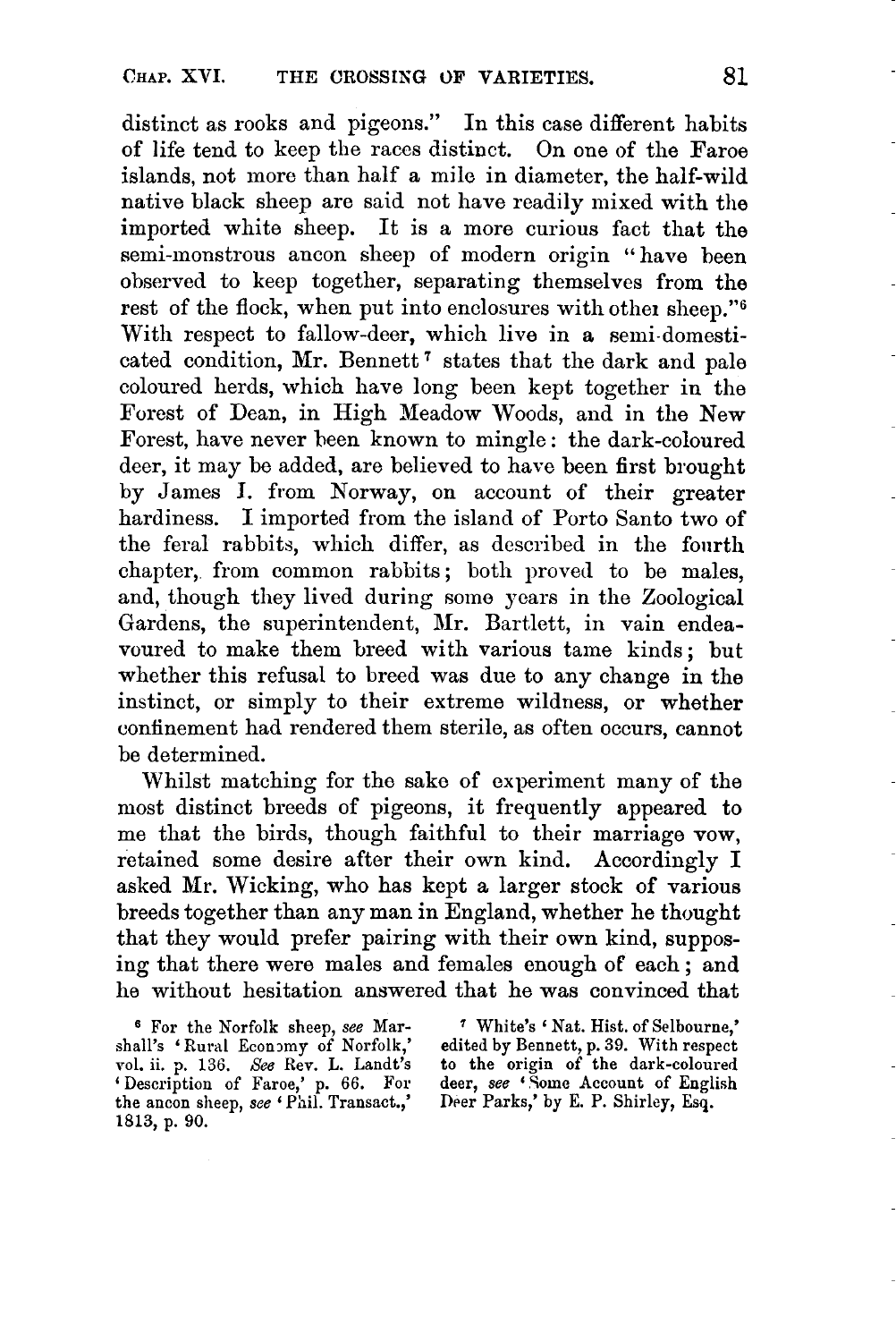this was the case. It has often been noticed that the dovecot pigeon seems to have an actual aversion towards the several fancy breeds;<sup>8</sup> yet all have certainly sprung from a. common progenitor. The Rev. W. D. **Fox** informs me that his flocks of white and common Chinese geese kept distinct.

These facts and statements, though some of them are incapable of proof, resting only on the opinion of experienced observers, show that some domestic races are led by different habits of life to keep to a certain extent separate, and that others prefer coupling with their own kind, in the same manner as species in a state of nature, though in a much less degree.

With respect to sterility from the crossing of domestic races, 1 know of no well-ascertained case with animals. This fact, seeing the great difference in structure between some breeds of pigeons, fowls, pigs, dogs, &c., is extraordinary, in contrast with the sterility of marly closely allied natural specics when crossed; but **we** shall liereafter attempt to show that it is not *SO* extraordinary as it at first appears. And it may be well here to recall to mind that the amount of external difference between two species is not a safe guide for predicting whether or not they will breed together,—some closely allied spccica whcn crossed being utterly stcrile, and others mhich are extremely unlike being moderately fertile. **I havc** said that no casc of sterility in crossed races rests on satisfactory evi dence; but here is one which at first seems trustworthy. Mr. Youatt,<sup>9</sup> and a better authority cannot be quoted, states, that formerly in Lancashire crosses were frequently made between longhorn and shorthorn cattle; the first cross was excellent, but the produce mas uncertain ; in the third or fourth generation the cows were bad milkers; "in addition to which, there was much uncertainty whether the cows would conceive; and full one-third of the cows among some of these half-brecls failed to be in calf." This at first seems a good case: but Mr. Wilkinson states,<sup>10</sup> that a breed derived from this same cross was actually established in another part of England; and if it had failed in fertility, the fact would surely have been noticed. Moreover, supposing that Mr. Youatt had proved his case, it might be argued that the sterility was wholly due to the two parent-breeds being descended from

primordially distinct species.<br>In the case of plants Gürtner states that he fertilised thirteen heads (and subsequently nine others) on a dwarf maize bearing

- \* **6 The Dovecote,'** by **the Rev. E. S.** ' ' **Cattle,'** p. *202.*
- gesch. Deutschlands,' Band iv., 1795, addressed. Deutschlands,' Band iv., 1795, addressed. **s. 17. p. 38.**

**Dixon,** p. **155** ; **Rechstein,** ' **Natur- lo Mr. J. Wilkinson,** in **6 Remarks**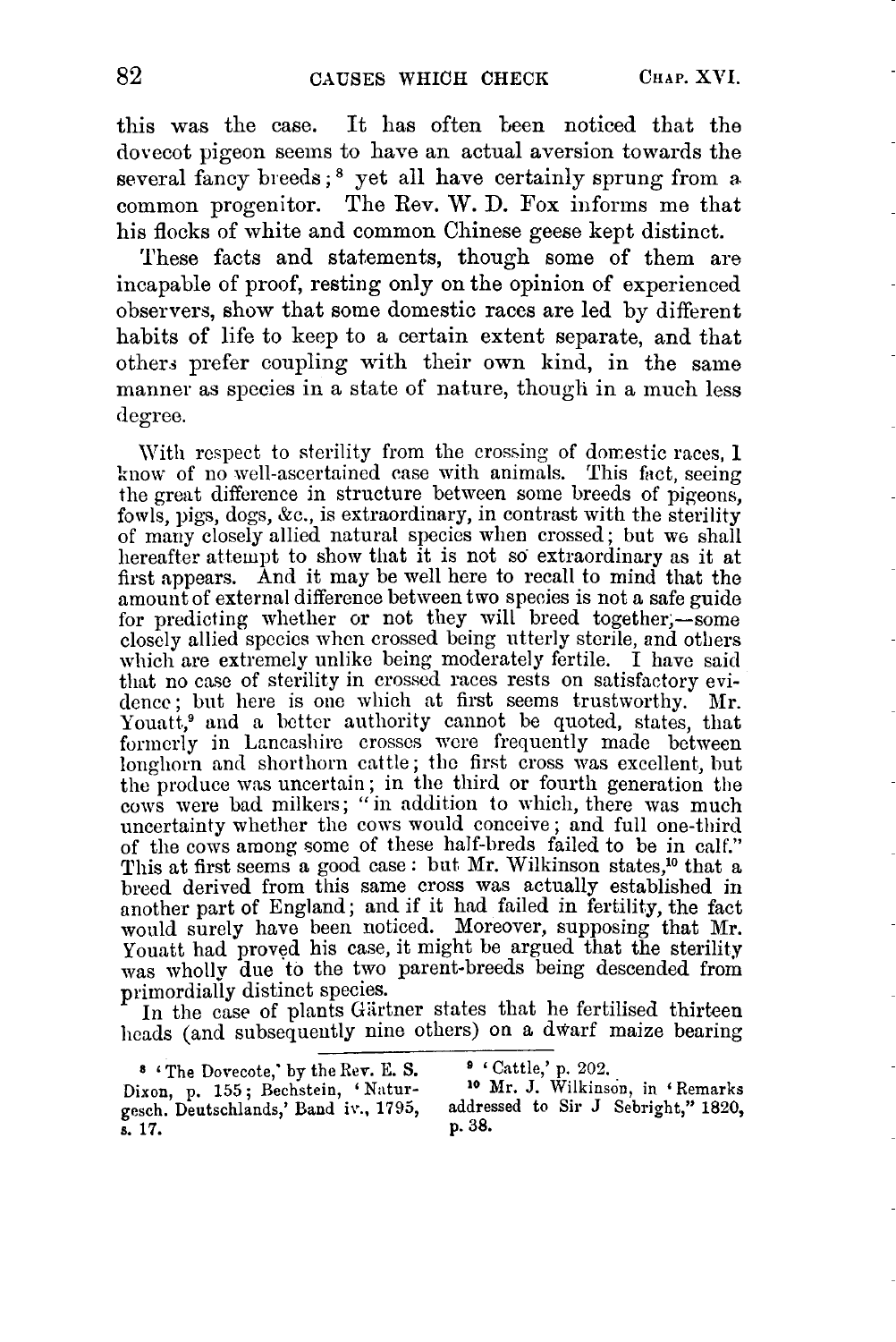yellow seed<sup>11</sup> with pollen of a tall maize having red secd; and one head alone produced good seed, but only five in number. Though head alone produced good seed, but only five in number. these plants are monoscious, and therefore do not require castration. yet I should have suspected some accident in the manipulation, had not Gärtner expressly stated that he had during many years grown these two varietics together, and they did not spontaneously cross; and this, considering that the plants are monomore and abound with pollen, and are well known generally to cross freely, seems explicable only on the belief that these two varieties are in some degree mutually infertile. The hybrid plants raised from the above five seeds were intermediate in structure, extremely variable, and perfectly fertile.<sup>12</sup> In like manner Prof. Hildebrand<sup>13</sup> could not succeed in fertilieing the fcmalc flowcrs of a plant bcaring brown grains with pollen from a certain kind bearing yellow grains; althongh other flowers on the same plant, which were fertilised with their own pollen, yielded good seed. No one, I believe, even suspects that these varieties of maize are distinct species; but had the hybrids been in the least sterile, no doubt Gartner would at once have so classed them. I may here remark, that with undoubted species there is not necessarily any close relation between the sterility of a first cross and that of the hybrid offspring. Some species can be crosscd with facility, but produce utterly sterile hybrids; others can be crossed with extreme difficulty, but the hybrids when produced are moderately fertile. I am not aware, however, of any instance quite like this of the maize, namely, of a first cross made with difficulty, **but** yielding perfectly fertile hybrids.'4

The following case is much more remarkable, and evidently perplexed Giirtncr, whose strong wish it **was** to draw a broad line of distinction betwen species and varieties. In the genus Verbascum, he made, during eighteen ycars, a wst number of experiments, and crossed no less than 1085 flowers and counted their seeds. Many of these experiments consisted in crossing white and yellow varieties of hoth *V. lychrtitis* and *V. bluttaria* with nine other species and their hybrids. That the white and yellow flowered plants of these<br>two species are really varieties, no one has doubted; and Gärtner actually raised in the case of both species one variety from the seed of the other. Now in two of his **works l5** he distinctly asserts that crosses between similarly-coloured flowers yield more seed than between dissimilarly-coloured; so that the yellow-flowered variety of either species (and conversely with the white-flowered variety), when crossed with pollen of its own kind, yields more seed than when

**I1** ' Bastarderzeugcng,' s. **87,** 169. See also the Table at the end of volume.

- <sup>12</sup> ' Bastarderzeugung,' s. 87, 577.
- **I3** 'Dot. Zeitung,' 1868, p. 327.

**l4** Mr. Shirrefl' formerly thought (' Gard. Chron.,' 1858, p. **771)** that the offspring from a cross between certain varieties of wheat became sterile **in**  the fourth generation; but he **now**  admits ('Improvement of the Cereals,'<br>1873) that this was an error.

<sup>15</sup><sup>74</sup> Kenntniss der Befruchtung,' s. **<sup>137</sup>**; ' Bastarderzeugung,' s. **92,** 181. On raising the two varieties from seed, **see** s. **307.**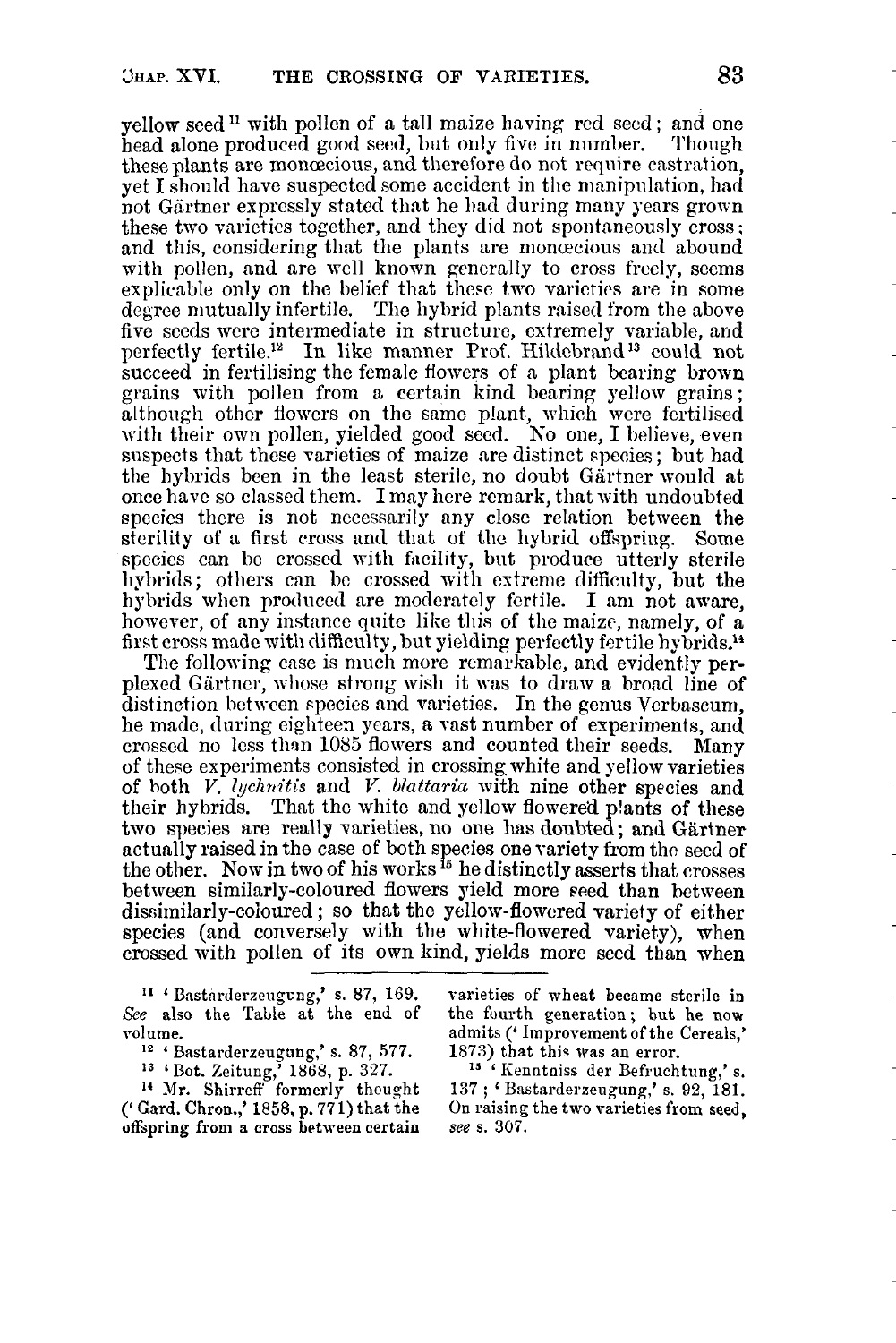crossed with that of the white variety ; and so it is when differently coloured species are crossed. The general results may be seen **in** the Table at the end of his volume. In one instance he gives  $^{16}$  the following details; but I must premise that Gärtner, to avoid exaggerating the degree of sterility in his crosses, always compares the *maximum* number obtained from a cross with the *average* number naturally given by the pure mother-plant. The white variety **of**  *V. lychnitis, naturally fertilised by its own pollen, gave from an averuge* of twelve capsules ninety-six good seeds in each; whilst twenty flowers fertilised with pollen from the yellow variety of this same species, gave as the *maximum* onIy eighty-nine good seeds ; so that we have the proportion of 1000 to 908, according to Gartner's usual scale. Ishould have thought it possible that so small a difference **in** fertility might have been accounted for by the evil effects of the necessary castration; but Gärtner shows that the white variety of *V*. *Zycltnitis,* when fertilised first by the white variety of *V, bluttaria,* and then by the yellow variety of this species, yielded seed in the proportion of **622** to **438;** and in both these cases castration was performed. Now the sterility which results from the crossing of the differently coloured varieties of the same species, is fully as great as that which occurs **in** many cases when distinct species are crossed. Unfortunately Gartner compared the results *of* the first unions alone, and not the sterility of the two sets of hybrids produced from the whito variety of *V. lyclmitis* when fertilised by the white and yellow varieties of *V. blattaria,* for **it** is probable that they would have differed in this respect.

Mr. **J.** Scott has given me the results of a series of experiments on Verbascum, made by him in the Botanic Gardens of Edinburgh.<sup>17</sup> He repeated some of Gartner's experiments on distinct species, but obtained only fluctuating results, some confirmatory, the greater number contradictory; nevertheless these seem hardly sufficient to overthrow the conclusion arrived at by Gärtner from experiments tried on a larger scale. **MI-.** Scott also experimented on the relative fertility of unions between similarly and dissimilarly-coloured varieties of the same species. Thus he fertilised **six** flowers of the yellow variety of *V. lyclinitis* by its own pollen, and obtained six capsules; and calling, for the sake of comparison, the average number **of** good seed in each of their capsules one hundred, he found that this same yellow variety, when fertilised by the white variety, yielded from seven capsules an average of ninety-four seed. On the same principle, the white variety of *V. lychnitis* by its own pollen (from six capsules), and by the pollen of the yellow variety (eight czpsules), yielded seed in the proportion **of** 100 to **82.** The yellow variety of *V. thapsus* by its **own** pollen (eight Capsules), **and** by that of the white variety (only two capsules), yielded seed in the proportion of 100 to 94. Lastly, the white variety of *V. blattaria* 

- 
- $T$  The results have since been

<sup>16</sup> 'Bastarderzeugung,' s. 216. published in 'Journ. Asiatic Soc. of <sup>17</sup> The results have since been Bengal,' 1867, p. 145.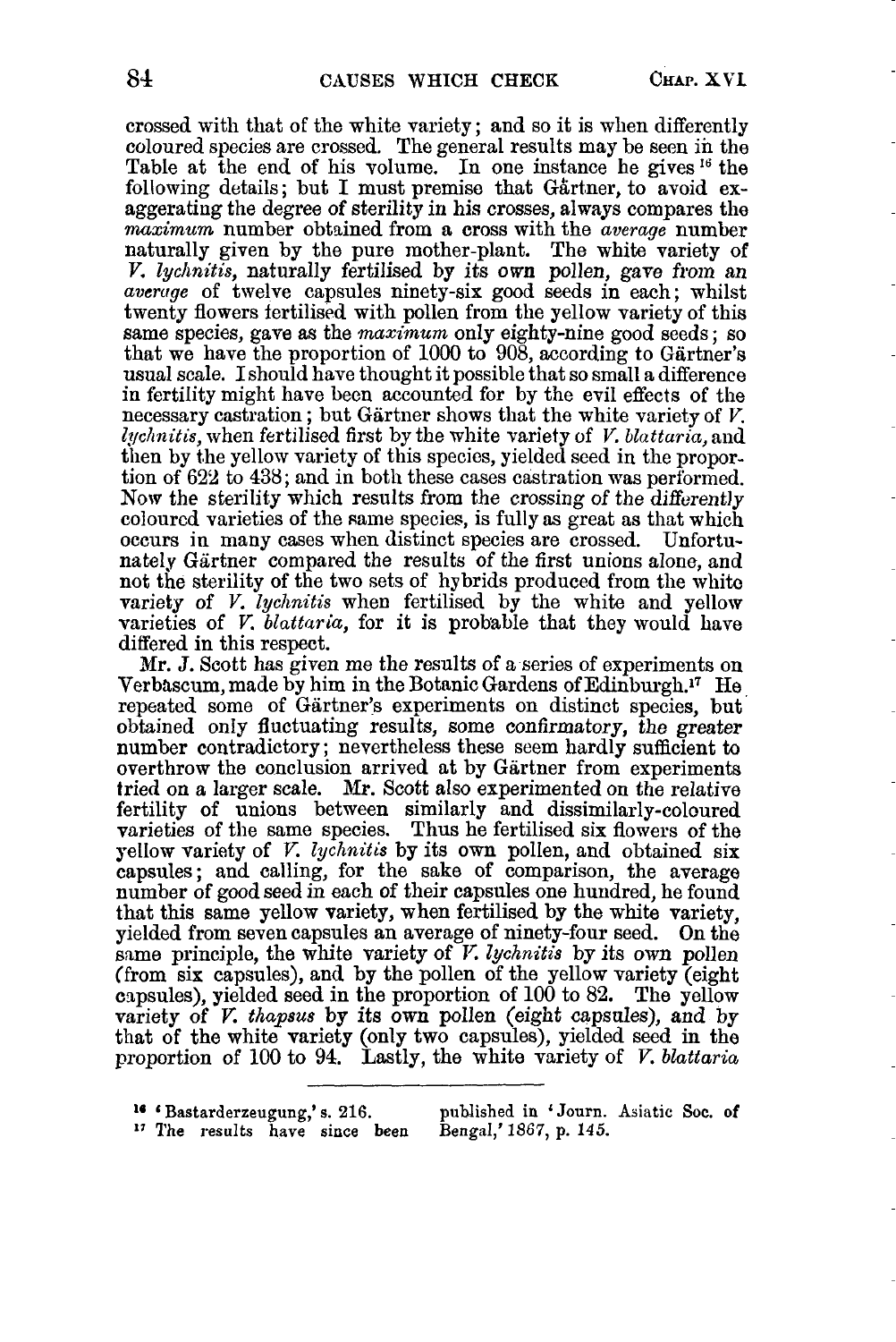by its own pollen (ciglit capsules), and by that of the yellow variety (five capsules), yielded seed in the proportion of 100 to 79. So that in every case the unions of similarly-coloured varieties of the same species were more fertile than the unions of dissimilarly-coloured varieties ; when all the cases are grouped together, the difference of fertility is as 100 to 86. Some additional trials were made, and altogether thirty-six similarly-coloured unions yielded thirty-five good capsules; whilst thirty-five dissimilarly-coloured unions yielded only twenty-six good capsules. Besides thc forcgoing experiments, the purple  $V$ , phaniceum was crossed by a rose-coloured and a white variety of the same species; these two varieties were also crossed together, and these several unions yielded less seed than *V. phoe*niceum by its own pollen. Hence it follows from Mr. Scott's experiments, that in the genus Verbascum the similarly and dissimilarlycolourecl varieties of the same species behave, when crossed, like closely allied but distinct species.<sup>18</sup>

This remarkable fact of the sexual affinity of similarly-coloured varieties, as observed by Glrtner and Mr. Scott, may not be **of** very rare occurrence: for the subject has not been attended to by others. The following case is worth giving, partly to show how difficult it is to avoid error. Dr. Herbert<sup>19</sup> has remarked that variouslycoloured double varieties of the Hollyhock (*Althea rosea*) may be raised with certainty by seed from plants growing close together. I have been informed that nurserymen who raise seed for sale do not separate their plants; accordingly I procurcd seed of eighteen named varieties; of these, eleven varieties produced sixty-two plants **all** perfectly true to their kind; and seven produced fortynine plants, half of which were true and half false. Mr. Masters of

<sup>18</sup> The following facts, given by Kolreuter in his ' Uritte Fortsetzung,' **ss. 34,39,** appear at first sight strongly to confirm Mr. Scott's and Gärtner's statements; and to a certain limited extent they do so. Kölreuter asserts, from innumerable observations, that insects incessantly carry pollen from one species and variety of' Verbascum to another; and I can confirm this assertion; yet he found that the white and yellow varieties of *Verbascum* lychnitis often grew wild mingled together : moreover, he cultivated these two varieties in considerable numbers during four years in his garden, and they kept true by seed ; but when he crossed them, they produced flowers of an intermediate tint. Hence it might have been thought that both varieties must have **a**  stronger elective affinity for the pollen

of their own variety than for that of the other; this elective affinity, **I**  may add of each species for its own pollen (Kölreuter, 'Dritte Forts.' s. 39, and Glrtner, ' Bastarderz., *passim)*  being a perfectly well-ascertained power. But the force of the foregoing facts is much lessened by Gärtner's numerous experiments, for, differently from Kolreuter, he never once got ('Bastarderz.,' **s. 307)** an intermediate tint when he crossed the yellow and whitc flowered varieties of Verbascum. So that the fact of the white and yellow varieties keeping true to their colour by seed does not prove that they were not mutually fertilised by the pollen carried by insects from one to the other.

**Is** 'Amaryllidaces,' **1837,** p. **366.**  Gärtner has made a similar observation.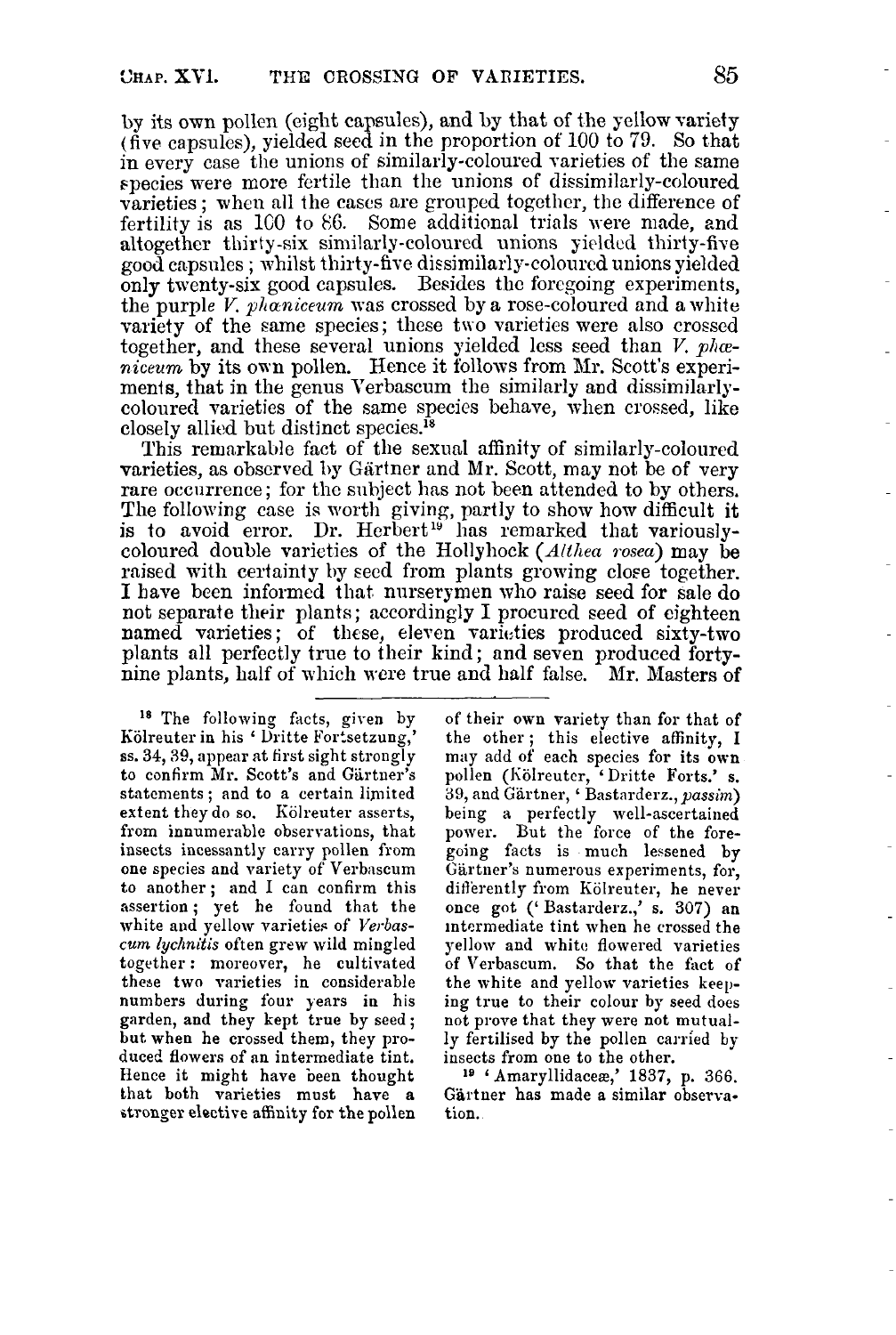Canterbury has given me a more striking case ; he saved seed from a great bed of twenty-four named varieties planted in closely adjoining rows, and each variety reproduced itself truly with **only**  sometimes a shade of difference in tint. **Now** in the hollyhock the pollen, which is abundant, is matured and nearly all shed before the stigma **of** the same flower is ready to receive it ; **2o** and **as** bees covered with pollen incessantly fly from plant to plant, it would<br>appear that adjoining varieties could not escape being crossed. As, however, this does not occur, it appeared to me probable that the pollen of each variety was prepotent **on** its own stigma over that **of**  all other varieties, but I have no evidence on this point. Mr. C. Turner of Slough, well known for his succcss in the cultivation **of**  this plant, informs me that it is the doubleness of the flowers which prevents the bees paining access to the pollen and stigma; and he finds that it is difficult even to cross them artificially. Whether this explanation will fully account for varieties in close proximity propagating themselves so truly by seed, I do not know.

The following cases are worth giving, as they relate to monoecious forms, which **do** not require, and consequently cannot have been injured by, castration. Girou dc Bnzareingues crossed what he designates three varieties of gourd, $a$  and asserts that their mutual fertilisation is less easy in proportion to the difference which they present. I am aware how imperfectly the forms *in* this *group* were until recently known; but Sageret,<sup>22</sup> who ranked them according to their mutual fertility, considers the three forms above alluded to **as**  varieties, as does a far higher authority, namely, M. Naudin.<sup>28</sup> Sageret<sup>24</sup> has observed that certain melons have a greater tendency, whatever the cause may be, to keep true than others ; and **M.** Naudin, who has had such immense experience in this group, informs me that he believes that certain varieties intercross more readily than others of the same species ; but he has not proved the truth *of* this conclusion ; the frequent abortion of the pollen near Paris being one great difficulty. Nevertheless, he has grown close together, during seven ycars, certain forms of Citrullus, which, as they could be artificially crossed with perfect facility and produced fertile offspring, are ranked as varieties; but these forms when not artificially crossed kept true. Many other varieties, *on* the *other*  hand, in the same group cross with such facility, **as** M. Naudin repeatedly insists, that without being grown far apart they cannot **Im** kept in the least true.

Another case, though somewhat different, may be here given, as

<sup>20</sup> Kölreuter first observed this fact, <sup>22</sup> <sup>1</sup> Mémoire sur les Cucurbitacese,' <br>16m. de l'Acad. de St. Petersburg,' 1826, pp. 46, 55. **<sup>6</sup>**JIe'm. *de* **1'Acad. de** *St.* **Petemburg,' 1826,** pp. **46,** 55. **1-01. iii.** p. **127.** *See* **also C.** K. **23 'Annales des Sc. Nat.,' 4th**  Sprengel, *Das Entdeckte Geheimniss*,'

<sup>21</sup> Namely, Barbarines, Pastissons, of *Cucurbita pepo.* **Giraumous:** 'Annal. des Sc. Nat.' <sup>24</sup> 'Mém. Cucurb.,' p. 8. tom. **xxx., 1833,** pp. **398 and 405,** 

**s. 345. these forms** as **undoubtedly varieties**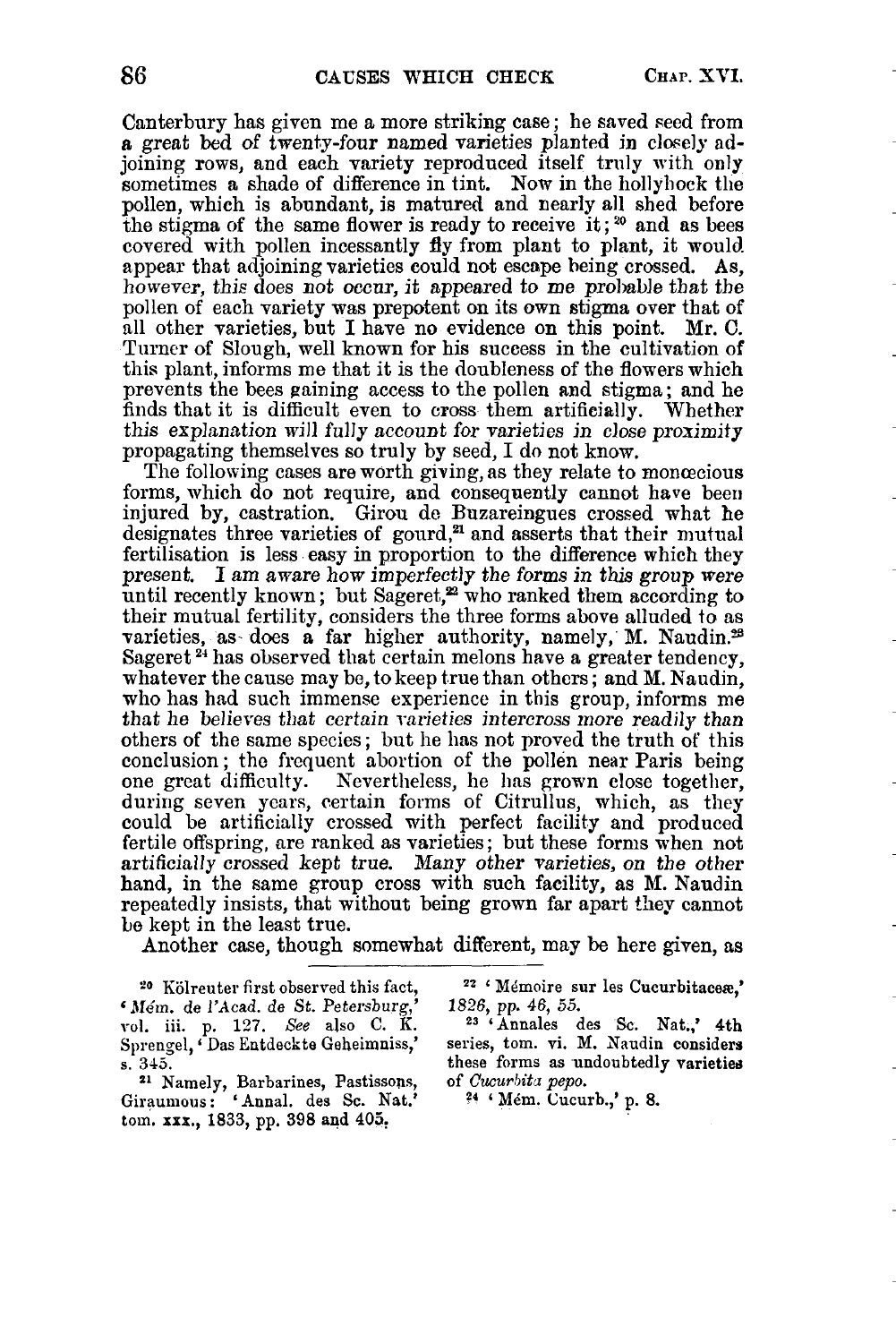it is highly remarkable, and is established on excellent evidence. Kölreuter minutely describes five varieties of the common tobacco,<sup>25</sup> which were reciprocally crossed, and the offspring were intermediate in character and as fertile as their parents : from this fact Kolreuter inferred that they are really varieties ; and no one, as far as I can discover, seems to have doubted that such is the case. He also crossed reciprocally these five varieties with *N. glutinosa,* and they yielded very sterile hybrids; but those raised from the *vur. perennis*, whether used *as* the father or mother plant, were not so sterile *as*  the hybrids from the four other varieties.<sup>26</sup> So that the sexual capacity of this one variety has certainly been in some degree modified, so as to approach in nature that of *N. glutinosa*.<sup>27</sup>

These facts with respect to plants show that in some few cases certain varieties have had their sexual powers so far modified, that they cross together less readily and yield less seed than other varieties **of** the same species. We shall presently see that the sexual functions of most animals and plants are eminently liable to be affected by the conditions of life to which they are exposed; and hereafter we shall

*<sup>25</sup>*'Zweite Forts.,' **s. 53,** namely, *h-icotiana major oulgaris* ; **(2)** *perennis;* **(3)** *transylvanica;* **(4)** a subvar. of the last;  $(5)$  major latifol.  $\beta$ . *alb.* 

**<sup>26</sup>**Kiilreuter was **so** much struck with this fact that he suspected that a little pollen of *N. glutinosa* in one of his experiments might have accidentally got mingled with that of *war. perennis,* and thus aided its fertilising power. But we now know conclusively from Gartner (' Bastarderz.,' **s. 34, 43)** that **the pollen of**  two species never acts *conjointly* on **a**  third species ; still less will the pollen of **a** distinct species, mingled with a plant's own pollen, if the latter be present in sufficient quantity, have any effect. The sole effect of mingling two kinds of pollen **is** *to* produce in the same capsule seeds which yield plants, some taking after the one and some after the other parent.

**27** Mr. Scott has made some observations on the absolute sterility of a purple and white primrose *(Primula vulgaris)* when fertilised **by** pollen **from** the **common** primrose ('Journal

of Proc. of Linn. Soc.,' vol. viii., 1864, p. 98); but these observations require confirmation. I raised a number of purple-flowered long-styled seedlings from seed kindly sent me by Mr. Scott, and, though they were all in some degree sterile, they were much more fertile with pollen taken from the common primrose than with their own pollen. Mr. Scott has likewise described a red equal-styled cowslip *(P. veris,* ibid. p. **lOS),** which **was**  found by him to be highly sterile **wheu crossed** with the **common cow**slip; but this was not the case with several equal -styled red seedlings raised by me from his plant. This variety of the cowslip presents the remarkable peculiarity of combining male organs in every respect like those of the short-styled form, with female organs resembling in function and partly in structure those of the long-styled form; so that we have the singular anomdy of the two forms combined in the same flower. Hence **it is** not surprising that these flowers should be spontaneously selffertile in **a** high degree.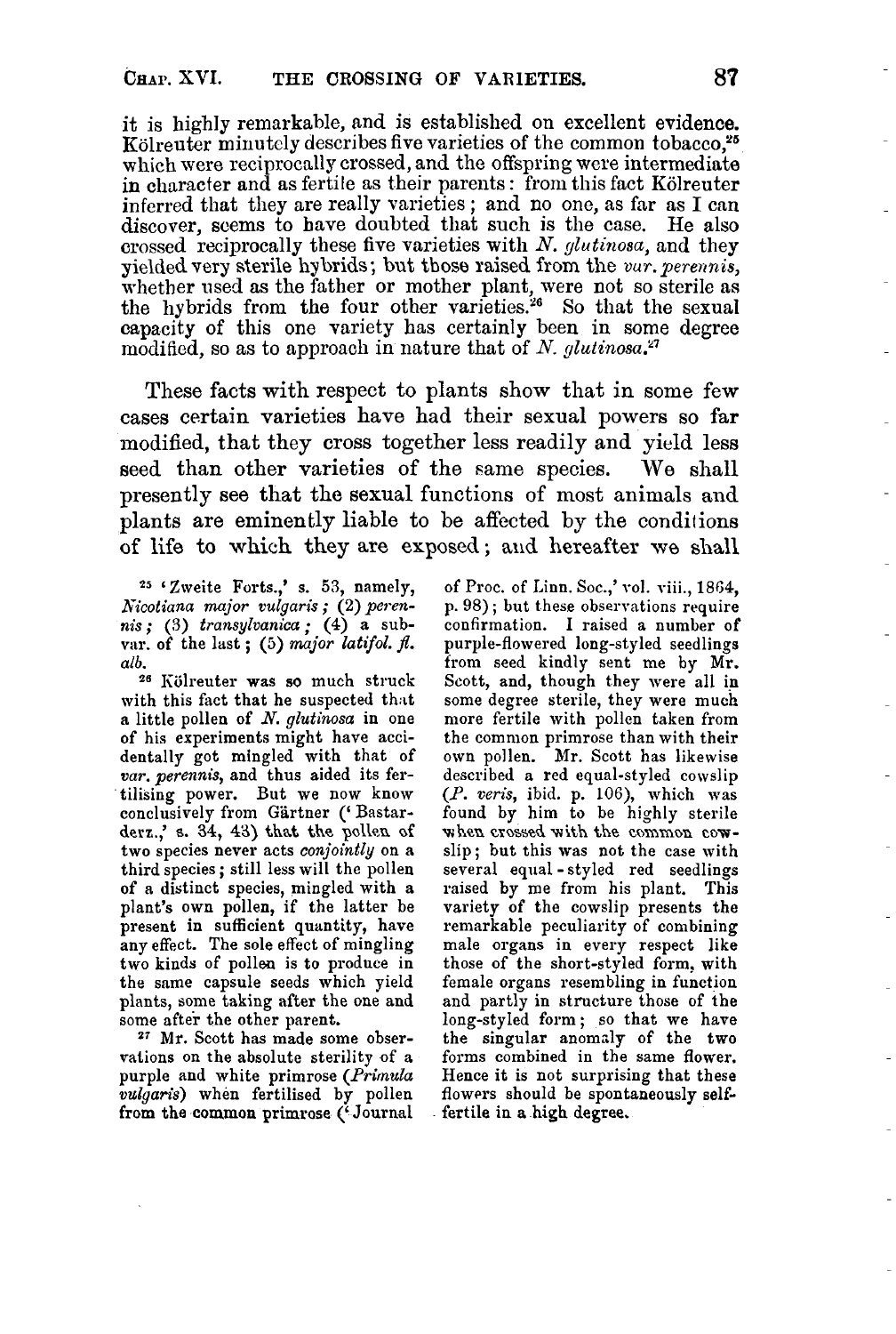briefly discuss the conjoint bearing of this fact, and others, on the difference in fertility between crossed varieties and crossed species.

# *Domestication eliminates the tendency to Sterility which is general with Species when crossed.*

This hypothesis was first propounded by Pallas,<sup>28</sup> and has been adopted by several authors. I can find hardly any direct facts in its support; but unfortunately no one has compared, in the case of either animals or plants, the fertility of anciently- domesticated varieties, when crossed with a distinct specics, with that of the wild parent-species when similarly crossed. No one has compared, for instance, the fertility of *Gullus bankica* and of the domesticated fowl, when crossed with a distinct species of Gallus or Phasianus ; and the experiment would in all cases be surrounded by many difficulties. Dureau de la Malle, who has so closely studied classical literature, states<sup>29</sup> that in the time of the Romans the common mule was produced with more difficulty than at the present day ; but whether this statement may be trusted I know not. **A** much more important, though somewhat different, case is given by M. Groenland,<sup>30</sup> namely, that plants, known from their intermediate character and sterility to be hybrids between Egilops and wheat, have perpetuated themselves under culture since 1857, with a rapid but varying *increase of fertility i'n each generation.* In the fourth generation the plants, still retaining their intermediate character, had become a8 fertile as common cultivated wheat.

The indirect evidence in favour of the Pallasian doctrine appears to me to be extremely strong. In the earlier chapters I have shown that our various breeds of the dog are descended from several wild species ; and this probably is the case with sheep. There can be no doubt that the Zebu or humped Indian **ox** belongs to a distinct species from European cattle : the latter, moreover, are descended from two forms, which may be called either species or races. We have good evidence

**28 'Annales des Sc. Nat.' tom. xxi. 29 'Annales des Sc. Nat.' tom. xxi.** 

<sup>28</sup> 'Act. Acad. St. Petersburg,' (1st series), p. 61.<br>
<sup>28</sup> ' Annales des Sc. Nat.' tom. xxi. 27th, 1861, tom. viii. p. 612.<br>
<sup>29</sup> ' Annales des Sc. Nat.' tom. xxi. 27th, 1861, tom. viii. p. 612.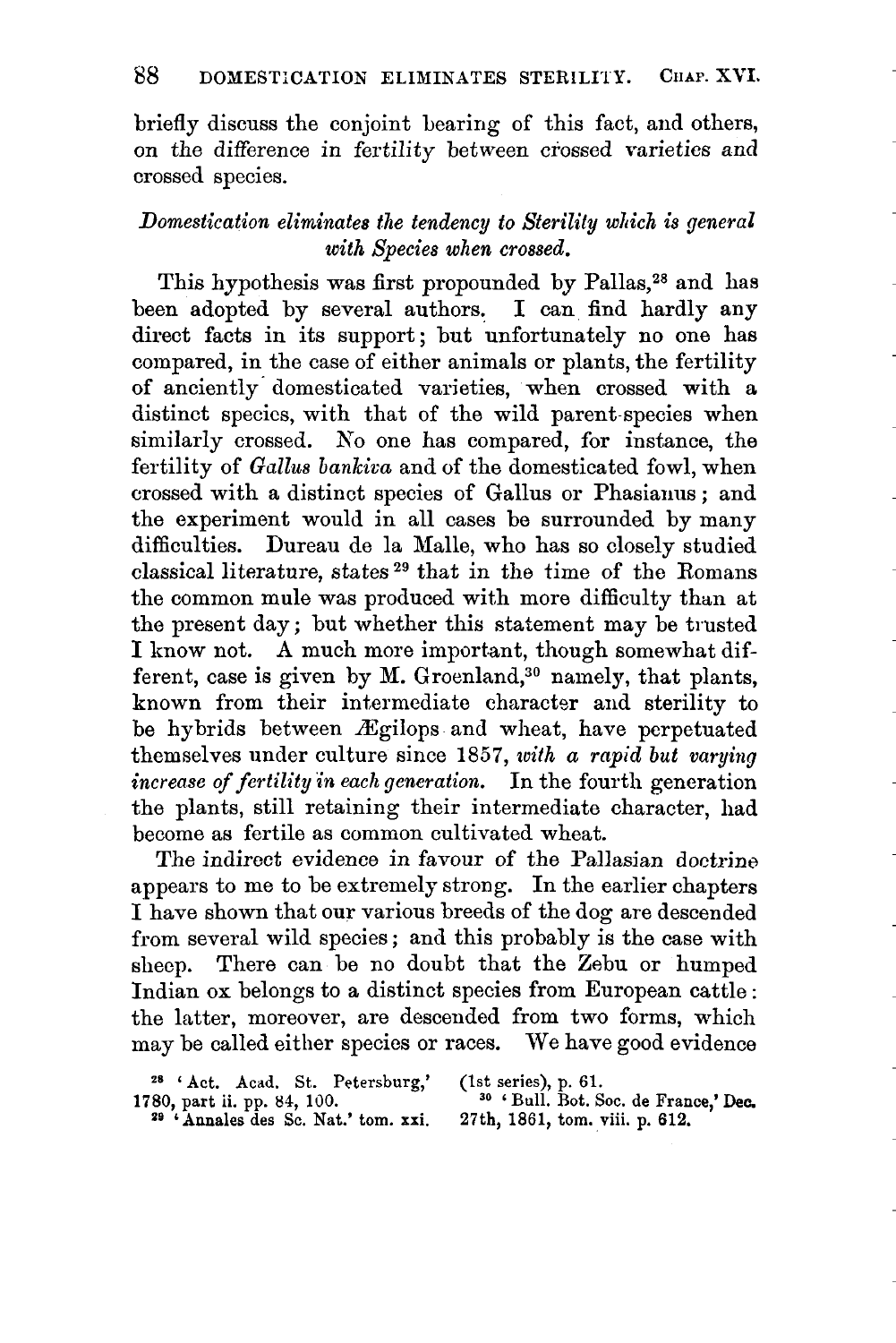### **CHAP. XVI.** INCREASED FERTILITY FROM DOMESTICATION. 89

that our domesticated pigs belong to at least two specific typcs, *S. scrofa* and *indicus.* Kow a widely extended analogy leads to the belief that if these several allied apcies, when first reclaimed, had been crossed, they would have exhibited, both in their first unions and in their hybrid offspring, some degree of sterility. Kevertheless, the several domesticated races descended from them are now all, **as** far as can be ascertained, perfectly fertile together. If this reasoning be trustworthy, and it is apparently sound, we must admit the Pallasian doctrine that long-continued domestication tends to eliminate that sterility which is natural to species when crossed in their aboriginal state.

## *On increased Fertility from Domestication and Cultivation.*

Increased fertility from domestication, without any reference to crossing, may be here briefly considered. This subject bears indirectly on two or three points connected with the modification of organic beings. **As** Euffon long ago remarked,<sup>31</sup> domestic animals breed oftener in the year and produce more young at a birth than wild animals of the same species ; they, also, sometimes breed at an earlier age. The case would hardly have deserved further notice, had not some authors lately attempted to show that fertility increases **and** decreases in an inverse ratio with the amount of food. This strange doctrine has apparently arisen from individual animals when supplied with an inordinate quantity of food, and from plants of many kinds when grown on excessively rich soil, as on a dunghill, becoming sterile: but to this latter point I shall have occasion presently to return. With hardly an exception, our domesticated animals, which have been long habituated to a regular and copious supply **of** food, without the labour of searching for it, are more fertile than the corresponding wild animals. It is notorious how frequently cats and dogs breed, and how many young they produce at a birth. The wild rabbit is said generally to

**tom.** iii. p. **476. Since** this MS. has been sent *to* press a full discussion **on** 

<sup>81</sup> Quoted by Isid. Geoffroy St. the present subject has appeared in Hilaire, 'Hist. Naturelle Générale,' Mr. Herbert Spencer's 'Principles of Mr. Herbert Spencer's ' Principles of Biology,' vol. ii., 1867, p. **457** *ct seq.*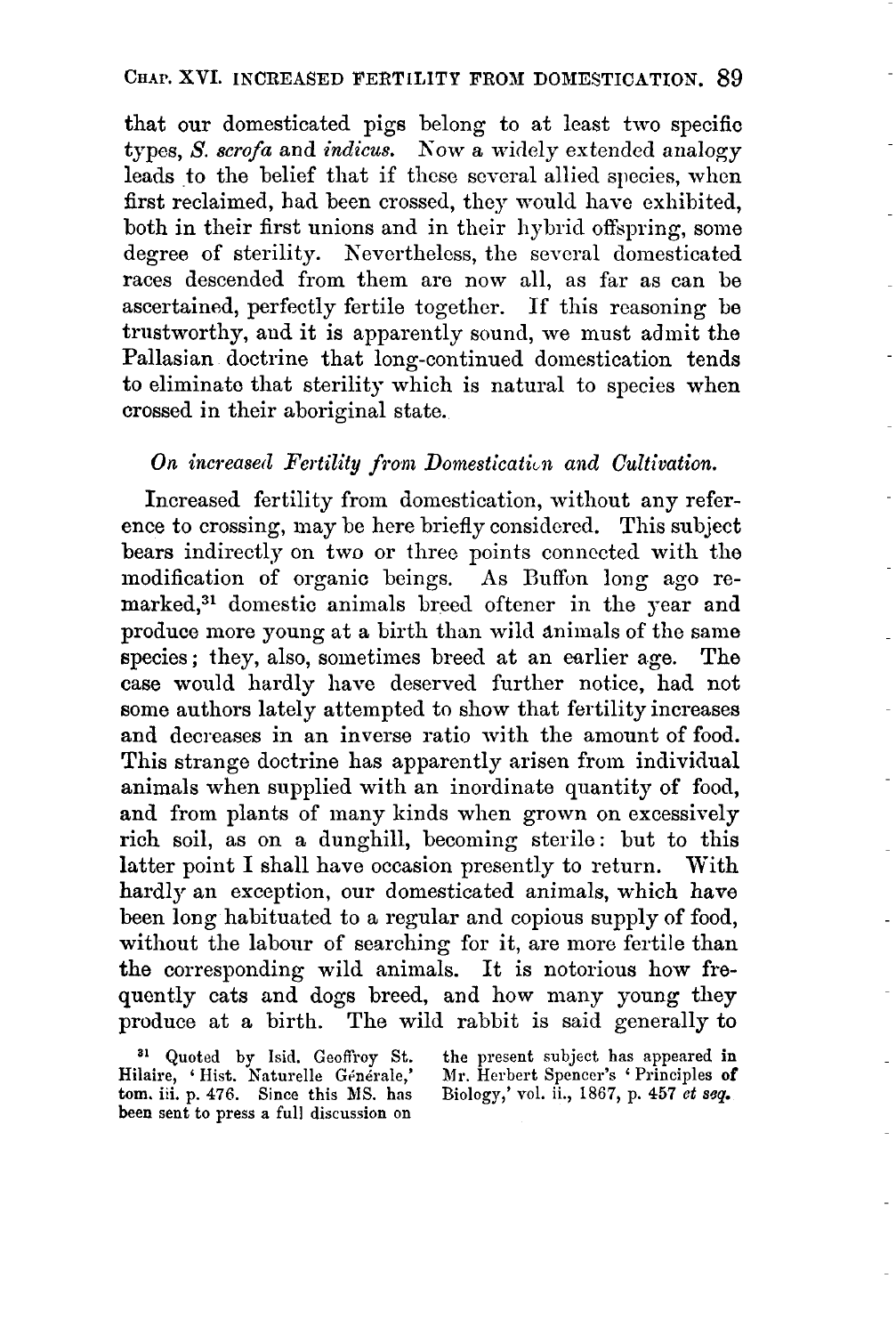breed four times yearly, and to produce each time at most **six** young; the tame rabbit breeds six or seven times yearly, producing each time from four to eleven young; and Nr. Harrison Weir tells me of a case of eighteen young having been produced at a birth, all of which survived. The ferret, though generally so closely confined, is more prolific than its supposed wild prototype. The wild sow **is**  remarkably prolific; she often breeds twice in the year, and bears from four to eight and sometimes even twelve young ; but the domestic sow regularly breeds twice a year, and would breed oftener if permitted ; and a sow that produces less than eight at a birth " is worth little, and the sooner she is fattened for the butcher the better." The amount of food affects the fertility of the same individual: thus sheep, which on mountains never produce more than one lamb at a birth, when brought down to lowland pastures frequently bear twins. This difference apparently is not due to the cold of the higher land, for sheep and other domestic animals are said to be extremely prolific in Lapland. Hard living, also, retards the period at which animals conceive ; for it has been found disadvantageous in the northern islands of Scotland to allow cows to bear calves before they are four years old.<sup>32</sup>

Birds offer still better evidence of increased fertility from domestication: the hen of the wild *Gallus bankiva* lays from six to ten eggs, a number which would be thought nothing of with the domestic hen. The wild duck lays from five to ten eggs; the tame one in the course of the year from eighty to one hundred. The wild grey-lag goose lays from five to eight eggs; the tame from thirteen<br>to eighteen, and she lays a second time; as Mr. Dixon has remarked,<br>"high-feeding, care, and moderate warmth induce a habit of proli-" high-feeding, care, and moderate warmth induce a habit of prolificacy which becomes in some measure hereditary." Whether the semi-domesticated dovecot pigcon is more fertile than the wild rock-pigeon, *C. livia*, I know not; but the more thoroughly domesti-

lingeri, in 'Annal. des Sc. Nat.,' 2nd series, Zoolog., tom. xii. p. 155. For ditto, s. 102. For the fertility of the

**a\*** For cats and dogs, **&c.,** see Bel- wild sow, *see* Bechstein's ' Naturgesch. series, Zoolog.. tom. xii. p. **155.** For the domestic pig, Sidney's edit. **of**  ferrets, Bechstein, ' Naturgeschichte Youatt on the Pig, 1860, p. 62. With Deutschlands,' Band i., 1801, s. 786, respect to Lapland, *see* Acerbi's 795. Forrabbits, ditto, s. 1123, 1131; 'Travels to the North Cape,' Eng. 795. For rabbits, ditto, s. 1123, 1131; 'Travels to the North Cape,' Eng. and Bronn's 'Geschichte der Natur.,' translat., vol. ii. p. 222. About the B. ii. s. 99. For mountain sheep, Highland cows, see Hogg on Sheep, Highland cows, see Hogg on Sheep, p. 263.